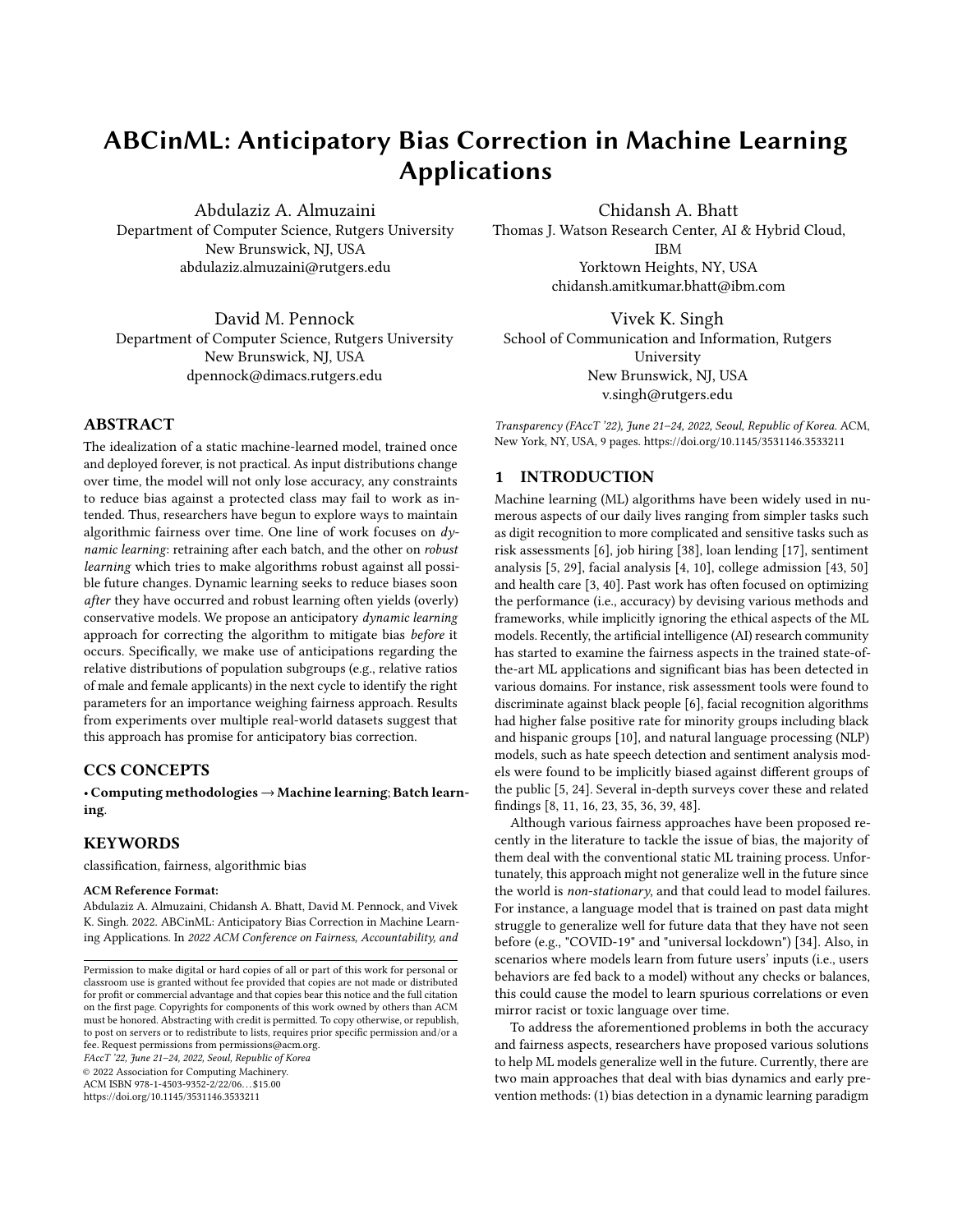followed by a correction [\[26,](#page-8-17) [34\]](#page-8-16), and (2) early prevention using generalization methods such as robustness or domain adaptation to prepare a model for any issues or shifts that might occur in the future (e.g., ensuring "worst-case optimal" results) [\[2,](#page-7-5) [31,](#page-8-18) [42,](#page-8-19) [44\]](#page-8-20). Although these methods are reasonable and effective, they suffer from some limitations. In dynamic learning, bias might be corrected after a user gets affected which might be harmful for that user and her group. In the case of early prevention via robustness, the model will not have access to future data or retraining, hence these approaches are likely to be either ineffective or overly conservative.

In scenarios where models interact with the public (e.g., dynamic modeling), it is better to detect bias early and then apply the mitigation methods before it exacerbates. Such techniques (like almost all bias reduction approaches) often do not eliminate bias completely but can significantly reduce its scale, which can be useful in practical settings. In an idealized case, having access to future data will allow the algorithm to tune parameters to obtain desired accuracy and fairness. In practical scenarios, a perfect estimation of future data is impossible. However, there are multiple domains where future data is not completely independent of past data and certain macro-properties of the data follow predictable patterns (e.g., monotonic increase in female representation in college applicants).<sup>[1](#page-1-0)</sup>

Here we assume that we do not have access to specific instances of future data, but certain macro-properties of the data, for example the relative distributions of population sub-groups (e.g., male, female, wealthy, poor) can be estimated with reasonable accuracy for the next time instance. For instance, while estimating the exact feature description of every new college application for the next year might be very difficult, estimating the relative percentage of applicants from the unprivileged group for the next cycle might be possible. Identifying the relative distributions for the privileged (and unprivileged) groups opens the door for a number of data preprocessing techniques, wherein relative weights or normalizations are undertaken based on the group representations.

Lastly, while there have been multiple metrics for quantifying bias proposed in the past literature [\[36\]](#page-8-13), most of them have implicitly assumed a static world model. Especially, in ML-fairness literature most of the commonly used metrics (e.g., accuracy and error rate parity) focus on scores derived from the confusion matrix where results across time are collapsed into a single representation. Hence, with the growing interest in temporal aspects of bias, we posit that there is a need to reify time in fairness metrics, and newer metrics like temporal stability are critical for evaluating ML models.[2](#page-1-1)

Our main contributions in this paper are to:

- add empirical evidence to the literature demonstrating that: (a) bias fluctuates frequently and is rarely stable, and (b) static learning is more likely to not generalize well for both accuracy and fairness,
- propose a framework for dynamic learning along with the anticipation component that can help mitigate bias before it happens, and

• propose newer metrics for quantifying bias in temporally evolving settings.

The rest of the paper is organized as follows. In Section 2, we provide an overview of the related work. Then, Section 3 describes the proposed method along with the limitations of the existing baselines. The experimental setup and results are provided in Sections 4 and 5. Finally, in Section 6, a summary and future directions are shared.

# 2 RELATED WORK

In the last few years, significant research effort has been devoted to fairness in machine learning and as a result, several definitions, metrics and methods have been proposed to address both bias detection and mitigation aspects [\[11,](#page-8-9) [22,](#page-8-21) [35,](#page-8-12) [36\]](#page-8-13). These measurements might be domain specific and unfortunately have limitations. Several authors provide mathematical proofs of the impossibility of simultaneously satisfying different proposed metrics [\[8,](#page-7-4) [12,](#page-8-22) [15,](#page-8-23) [30\]](#page-8-24).

Following bias measurements, researchers proposed various mitigation methods which include: pre-processing in which the dataset has to be corrected (i.e., modified to support fairness) prior to the modeling [\[28\]](#page-8-25), in-processing where a model itself is being corrected by using constrained optimization or penalty methods [\[7,](#page-7-6) [51\]](#page-8-26), and post-processing where the model's prediction distributions are modified in order for the model to be fair [\[21\]](#page-8-27).

Addressing the limitations of static learning, recently Lazaridou et al. [\[34\]](#page-8-16) examined the performance of a language model performance when a model is trained on past data and used to generalize to future data. The model performs worse on data that are far away from the training periods which leads to a failure in the temporal generalization aspect. Proposed solutions to mitigate this kind of issue are by retraining or adapting the model repeatedly.

Applying generalization methods by training a model that is robust to various distribution shifts, researchers examine the effects of robustness on fairness. Iosifidis et al. [\[25,](#page-8-28) [26\]](#page-8-17) apply pre-processing and distribution shifts methods in streaming classification framework in which the dataset or the model has to be corrected at each time step so the model stays stable. Singh et al. [\[44\]](#page-8-20) utilize causal learning to build a model that is insensitive to distribution shifts that might occur in the features (i.e., covariate shift). Rezaei et al. [\[42\]](#page-8-19) try to mitigate bias under covariate shift as well by using pre-processing and in-processing methods simultaneously to build a robust and a fair model. Lastly, applying invariant risk minimization (IRM) instead of the conventional empirical risk minimization (ERM) method forces the model to learn features that are invariant to any distribution shifts (i.e., forcing the model to not rely on spurious relationships) [\[2\]](#page-7-5).

## 3 PROPOSED METHOD

Our approach includes an anticipation component to better address fairness in dynamic learning. In dynamic learning, unlike static learning, the model keeps updating its knowledge as new data arrives. We assume there are two disjoint batches that have data from different sets such as: the current and the future. A model learns during the current period and once the future period becomes available, a model uses it to measure its performance. If the performance shows some sort of generalization issue, the model

<span id="page-1-0"></span> $^1$ [https://www.theatlantic.com/ideas/archive/2021/09/young-men-college-decline](https://www.theatlantic.com/ideas/archive/2021/09/young-men-college-decline-gender-gap-higher-education/620066/)[gender-gap-higher-education/620066/](https://www.theatlantic.com/ideas/archive/2021/09/young-men-college-decline-gender-gap-higher-education/620066/)

<span id="page-1-1"></span><sup>&</sup>lt;sup>2</sup>Code:<https://github.com/Behavioral-Informatics-Lab/ABCinML>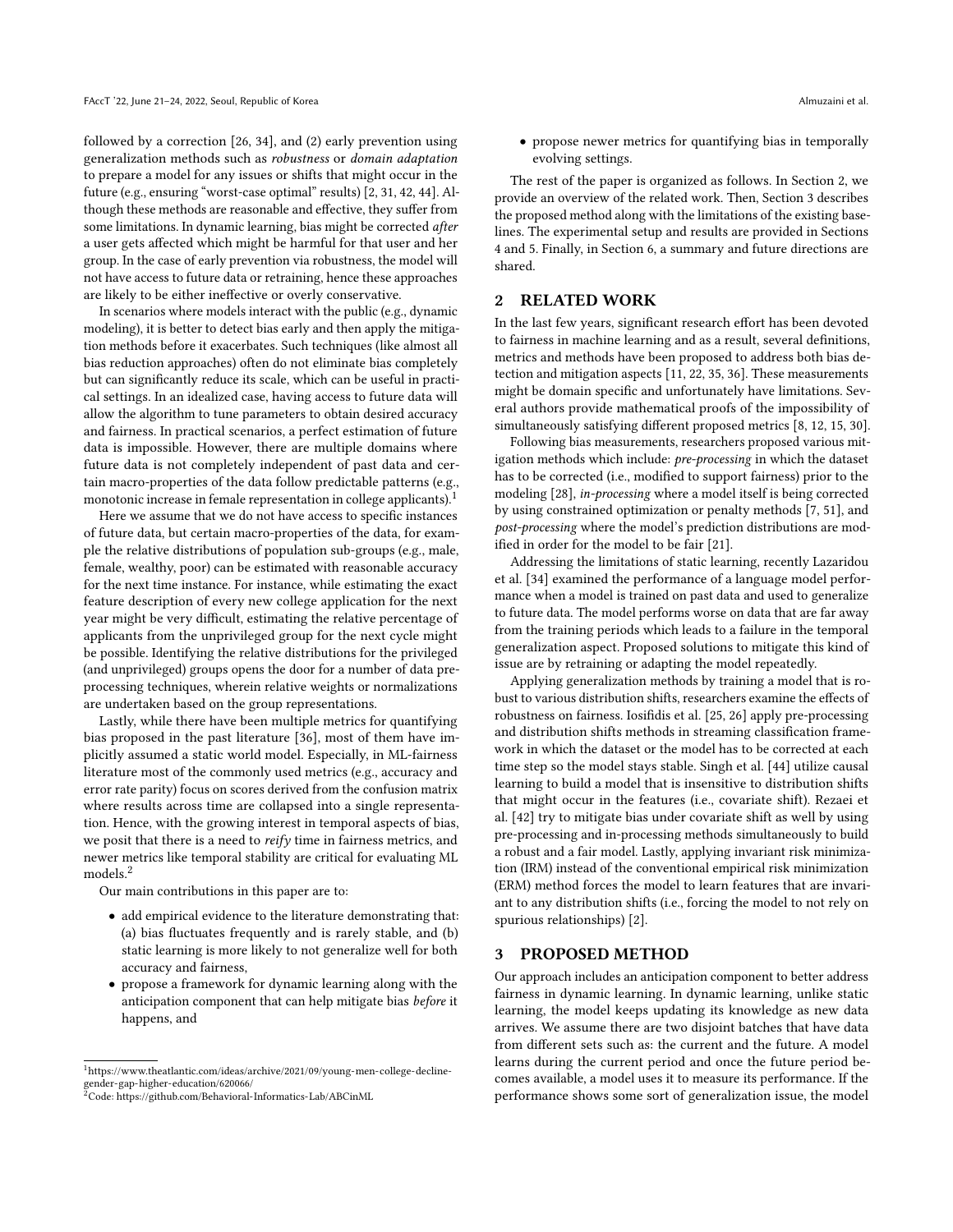ABCinML: Anticipatory Bias Correction in Machine Learning Applications FACCT '22, June 21-24, 2022, Seoul, Republic of Korea

needs to be updated. This kind of issue is referred to as distribution shift [\[34,](#page-8-16) [47\]](#page-8-29).

Distribution shifts can be divided into multiple classes, namely concept, features or temporal shift [\[47\]](#page-8-29). In our formulation, we assume a temporal shift exists in the data and this type of shift is what causing the model to be unfair. We examine a specific example of temporal shift which is selection bias where different batches of the data have different ratios of both the class labels and the sensitive attributes. Thus a model trained with such data might learn well with the majority groups and not with the minority groups. This imbalance is likely going to lead to the issue of bias. Specifically, we assume (and empirically validate) that we are able to estimate the relative distributions of the class labels and the sensitive attributes at an accuracy level that is good enough to support bias correction.

To mitigate this issue of selection bias, we want to encourage the model to learn from both groups equally regardless of the data imbalance. To do so, we adapt a pre-processing method developed by [\[28\]](#page-8-25) which is a reweighing method that gives weights to different groups based on their representations in the dataset with the class labels in order to force the model to learn fairly. Different from [\[28\]](#page-8-25), we not only correct the dataset based on the current representations but also apply a correction based on the relative distributions that we expect in the future.

## 3.1 Preliminaries

We define a random variable  $V$ , representing the input variables (i.e., covariates). We can divide  $V$  into  $(A, X)$ , where  $A$  is a binary random variable representing the sensitive attribute and X represents the non-sensitive attributes. Also, we represent the ground truth by a binary random variable Y. Each instance  $v \in V$  has a label  $y \in Y$  and a sensitive attribute  $a \in A$  such that:  $y = \{y^+, y^-\}$ , where +, (-) represents positive class (negative class, respectively), and  $a = \{a^+, a^-\}$  where +, (-) represents privileged (unprivileged,<br>respectively) We utilize a function  $f: V \to \{u^+, u^-\}$  representing respectively). We utilize a function  $f: V \rightarrow \{y^+\}$  $,y^-$ }, representing a binary classifier.

We assume that the data arrive sequentially in batches  ${B_1, B_2, ...,}$ in which each batch  $B_t$  has a collection of j instances drawn from V such as  $B_t = (v_1^t, v_2^t, ..., v_j^t)$  and t represents the time dimen-<br>sign. Following the dynamic learning estings we have disjoint  $\sum_{i=1}^{n}$  is  $\sum_{i=1}^{n}$  ( $\sum_{i=1}^{n}$ ,  $\sum_{i=1}^{n}$ ), and  $\sum_{i=1}^{n}$  is presented and anti-valued settings. sets representing the  $(B_t)$  and  $(B_{t+1})$  in which we refer to as cur-<br>rent and future batches, respectively. Specifically, B. represents rent and future batches, respectively. Specifically,  $B_t$  represents the current data we train f on, (i.e.,  $f_t(B_t)$ ), whereas  $B_{t+1}$  is the future data that we use to evaluate  $f_t$ , (i.e.,  $f_t(B_{t+1})$ ). Since  $B_t$  and  $B_{t+1}$  are disjoint, we assume the distribution is non-stationary i.e.  $B_{t+1}$  are disjoint, we assume the distribution is non-stationary, i.e.,  $P_{B_t}(V, Y) \neq P_{B_{t+1}}(V, Y).$ 

## 3.2 Pre-Processing Method

To mitigate the discrimination in the dataset, we adapt a popular pre-processing method to reduce the discrimination in the dataset before applying the learning model [\[28\]](#page-8-25). The Reweighing method assigns different weights w for each sub-populations with regards to their representations in the dataset. Hence, positive outcome instances for the unprivileged group should be valorized, while negative outcome instances for the unprivileged group can be given lower weights. Specifically,  $P(A = a^{-}, Y = y^{+})$  will have higher weights compared to  $P(A = a^+, Y = y^+)$ , whereas  $P(A = a^-, Y = y^-)$  will have lower weight compared to  $P(A = a^+, Y = y^-)$ . There fore, for each  $B_t$ , the weights assigned as follows: −) will have lower *weight* compared to  $P(A = a^+, Y = y^-)$ . There-

$$
W_{B_t}(A, Y) = \frac{P_{expected}(A, Y)}{P_{observed}(A, Y)}
$$
\n(1)

where  $P_{expected}(A, Y)$  can be estimated from the dataset as the lowing: following:

$$
P_{expected}(A, Y) = P(A) \times P(Y)
$$

$$
= \frac{|\{A = a\}|}{|B_t|} \times \frac{|\{Y = y\}|}{|B_t|}
$$

and  $P_{observed}(A, Y)$  would be:

$$
P_{observed}(A, Y) = \frac{|\{A = a, Y = y\}|}{|B_t|}
$$

 $\begin{aligned} \text{F}^{1} & \text{observed} \times \text{F}^{1} = |B_t| \\ \text{Therefore, we could use any learning models which permits.} \end{aligned}$ applying these weights in their frameworks.

# 3.3 Models

In this section, we provide details of the modeling techniques used in the experiment:

0) Vanilla setting: Train once for accuracy, Don't mitigate bias, Test sequentially. In this baseline, we don't address fairness at all and we want to examine the behavior of bias through time (i.e., whether it is stable or fluctuating). While simple, this is the most common setting used in current machine learning implementations.

1) Static setting: Train once for accuracy and bias mitigation, Test sequentially. We simulate the typical static learning where a model is only trained and corrected once on a static dataset then deployed. Thus, a model might be initially discrimination-free but fails in the future due to changes in the underlying distribution.

At the beginning of the training, we assume  $B_t$  arrives with the corresponding features and labels (i.e., V and Y, respectively) and to mitigate bias before training, we apply the reweighing method on this batch to get  $W_{B_t}(A, Y)$ . Using  $B_t$  and its corresponding weight  $W_{B_t}$ , we train a classifier  $f(B_t, W_B)$ . Then we use f, to evaluate  $W_{B_t}$ , we train a classifier  $f_t(D_t, W_{B_t})$ <br>incoming batches  $\{t + 1, t + 2, ..., n\}$ .<br>2) Dynamic setting: Train for , we train a classifier  $f_t(B_t, W_{B_t})$ . Then, we use  $f_t$  to evaluate

2) Dynamic setting: Train for accuracy and bias mitigation sequentially, Test sequentially. Addressing the limitations of baselines (0) and (1), we overcome this issue of training once by re-training the model continuously every time a batch arrives. By doing so, we keep the model up-to-date and as a result, we reduce the effects of the temporal and the distribution shift.

3) Anticipatory Bias Correction (ABC). We propose an anticipatory model that utilizes future estimates of the upcoming batches. In a variety of applications, especially when a dataset doesn't follow the i.i.d assumptions, the underlying distribution might show some behaviors that might be forecasted. In this work, we utilize a basic yet effective forecasting model to anticipate some macro-properties about the future batches. Specifically, we use a Moving Average model to anticipate the incoming batch's relative distributions in  $\tilde{B}_{t+1}$ , i.e.,  $P_{\tilde{B}_{t+1}}(A = a, Y = y)$  as following:

$$
P_{\tilde{B}_{t+1}}(A, Y) = \frac{P_{B_t}(A, Y) + P_{B_{t-1}}(A, Y) + \dots + P_{B_{t-S}}(A, Y)}{S}
$$
 (2)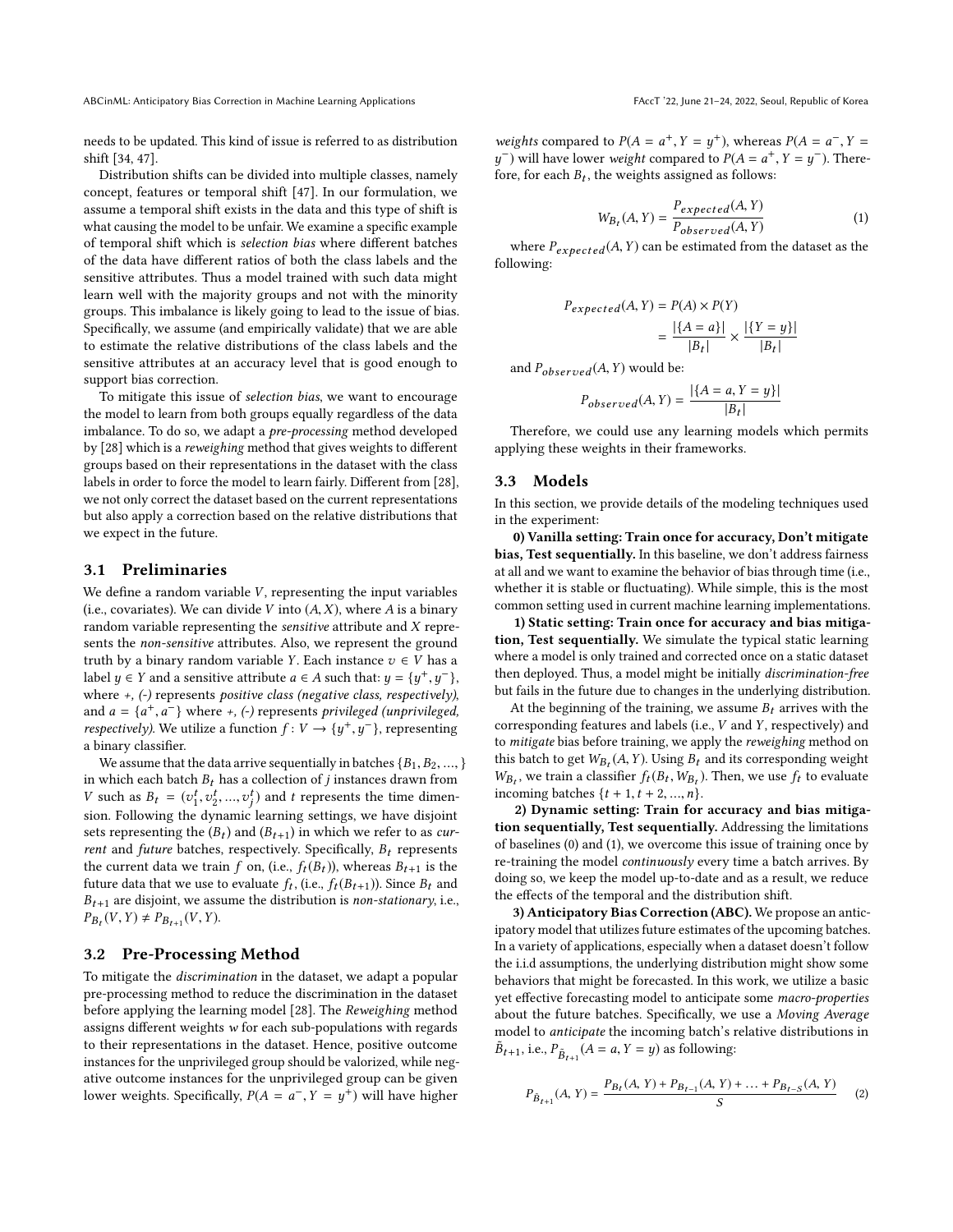Algorithm 1 Anticipatory Bias Correction

|    | 1: <b>procedure</b> ABC( $B_{1:t}(A, Y)$ , S, $\alpha$ )                                                                       |
|----|--------------------------------------------------------------------------------------------------------------------------------|
| 2: | $P_{\tilde{B}_{t+1}}(A, Y) \leftarrow \frac{P_{B_t}(A, Y) + P_{B_{t-1}}(A, Y) + \dots + P_{B_{t-S}}(A, Y)}{P_{B_{t-1}}(A, Y)}$ |
| 3: | $W_{B_t}(A, Y) \leftarrow$ Reweighing                                                                                          |
| 4: | $W_{\tilde{B}_{t+1}}(A, Y) \leftarrow$ Reweighing                                                                              |
| 5: | $W_{New} \leftarrow \alpha \times W_{B_t}(A, Y) + (1 - \alpha) \times W_{\tilde{B}_{t+1}}(A, Y)$                               |
| 6: | return $f_t(B_t, W_{New})$                                                                                                     |
|    | $7:$ end procedure                                                                                                             |

where S represents the window's length and  $\tilde{B}_{t+1}(A, Y)$  is the imated distribution for batch  $t+1$ . Note that we do not assume estimated distribution for batch  $t + 1$ . Note that we do not assume that the actual data points from  $B_{t+1}$  are available or estimated. Rather, we hypothesize that the data points from  $B_t$ , when weighed<br>according to the anticipated ratios for  $B_{t+1}$  would already be useful according to the anticipated ratios for  $B_{t+1}$  would already be useful in mitigating the bias levels in  $B_{t+1}$ . Using Eq.(1) and Eq.(2), we will be able not to only mitigate bias for the current time step but also for the future as well. Doing so, will help us prevent bias before it shows up in the output of the algorithm. (See Algorithm 1).

To apply the reweighing method, at time t: we will have  $W_{B_t}(A, Y)$ <br>d  $W_{\infty}$  (4 Y) weight estimates for the current and the future and  $W_{\tilde{B}_{t+1}}(A, Y)$ , weight estimates for the current and the future<br>data respectively. We combine these weights to have a new weight data, respectively. We combine these weights to have a new weight  $W_{New}$  as the following:

$$
W_{New} = \alpha \times W_{B_t}(A, Y) + (1 - \alpha) \times W_{\tilde{B}_{t+1}}(A, Y)
$$
 (3)

where  $\alpha \in [0, 1]$ . We apply this weighted approach to balance<br>weights between current data and the future data. Lower  $\alpha$  will the weights between current data and the future data. Lower  $\alpha$  will put much emphasis on the future data, whereas higher  $\alpha$  focuses on the current data. Lastly, we build a classifier using the the new weight, i.e.,  $f_t(B_t, W_{New})$ .

## 3.4 Models Assessments

To assess the model discrimination, we utilize three different bias metrics that are commonly used in the fairness literature [\[35\]](#page-8-12). However, as these metrics build upon confusion matrices that collapse variations over time into a single representation, we complement these traditional snapshot metrics with some newer temporal metrics.

#### 3.4.1 Snapshot metrics.

Statistical Parity Difference ( $\Delta$  S.P) measures the disparity of being assigned to a positive class for individuals from different groups. In other words, a fair model requires the predictions to be statistically independent from the sensitive attributes:

$$
\Delta S.P = |P(\hat{Y} = 1 | A = 0) - P(\hat{Y} = 1 | A = 1)| \tag{4}
$$

Equal Opportunity ( $\triangle$  TPR) measures the disparity of the True Positive Rate (TPR) for individuals from different groups. In other words, a fair model requires equal TPR for individuals from different groups:

$$
\Delta \, TPR = |P(\hat{Y} = 1 | Y = 1, A = 0) - P(\hat{Y} = 1 | Y = 1, A = 1)| \tag{5}
$$

Predictive Equality (∆ FPR) measures the disparity of the False Positive Rate (FPR) for individuals from different groups. In other

 $\triangleright$  data until time t, S: window length,  $\alpha$ : smoothing factor  $\triangleright$  forecast the relative distributions for batch  $\tilde{B}_{t+1}$  $\triangleright$  use Eq. (1) to get weights for batch  $B_t$  $(A, Y) \leftarrow$  Reweighing<br>  $(A, Y) \leftarrow$  Reweights for batch  $\tilde{B}_{t+1}$ <br>  $(B, Y) \leftarrow (A, Y)$  $\triangleright$  acquire the new weight  $\triangleright$  learn a new classifier with the new weight

> words, a fair model requires equal FPR for individuals from different groups:

$$
\Delta FPR = |P(\hat{Y} = 1|Y = 0, A = 0) - P(\hat{Y} = 1|Y = 0, A = 1)|
$$
 (6)

All the above equations measure the absolute difference where a lower value indicates a fair model and a larger value indicates a biased model.

For the model accuracy, we use the Area Under the ROC Curve (AUC) since it is robust to class imbalance. Often, it is impossible to achieve a low value for all the fairness measures at the same time since different metrics are domain-specific and have potentially contradictory assumptions [\[15\]](#page-8-23).

#### 3.4.2 Temporal Metrics.

To allow for a richer understanding of bias in temporally evolving settings, we propose some temporal metrics to examine bias. Following related literature in fairness in ML, time series analysis, and capturing the performance of dynamical systems [\[18,](#page-8-30) [20,](#page-8-31) [49\]](#page-8-32), we posit that the metrics should be able to capture the following aspects:

- the worst case performance of the system
- the fluctuations in the performance of the system

These metrics can be helpful in capturing the underlying behaviors in which bias rate can change, and thus can be used for evaluation and monitoring purposes. Just like there exist multiple metrics to measure aspects related to accuracy (e.g., AUC, true positive rate, precision, recall, f-measure), we expect a subset of these temporal bias metrics to be used in a given scenario based on the application priorities. Following substantive existing literature in the space, we use  $\Delta$  (i.e., a disparity treatment between two sensitive groups) as the starting point to quantify bias. This  $\Delta$  can be operationalized over any of the metrics that capture performance (e.g., accuracy, TPR, statistical parity etc.) as appropriate in the given context.

#### Worst case performance.

The bias level of the system may fluctuate over time, hence in many scenarios it is important to understand the worst case bias level.

Maximum Bias (MB) is defined as the maximum bias observed across all time steps N:

$$
MB = \max_{1 \le i \le N} \Delta_i \tag{7}
$$

MB quantifies the most biased performance that can be expected from the system if we cannot control the time at which the user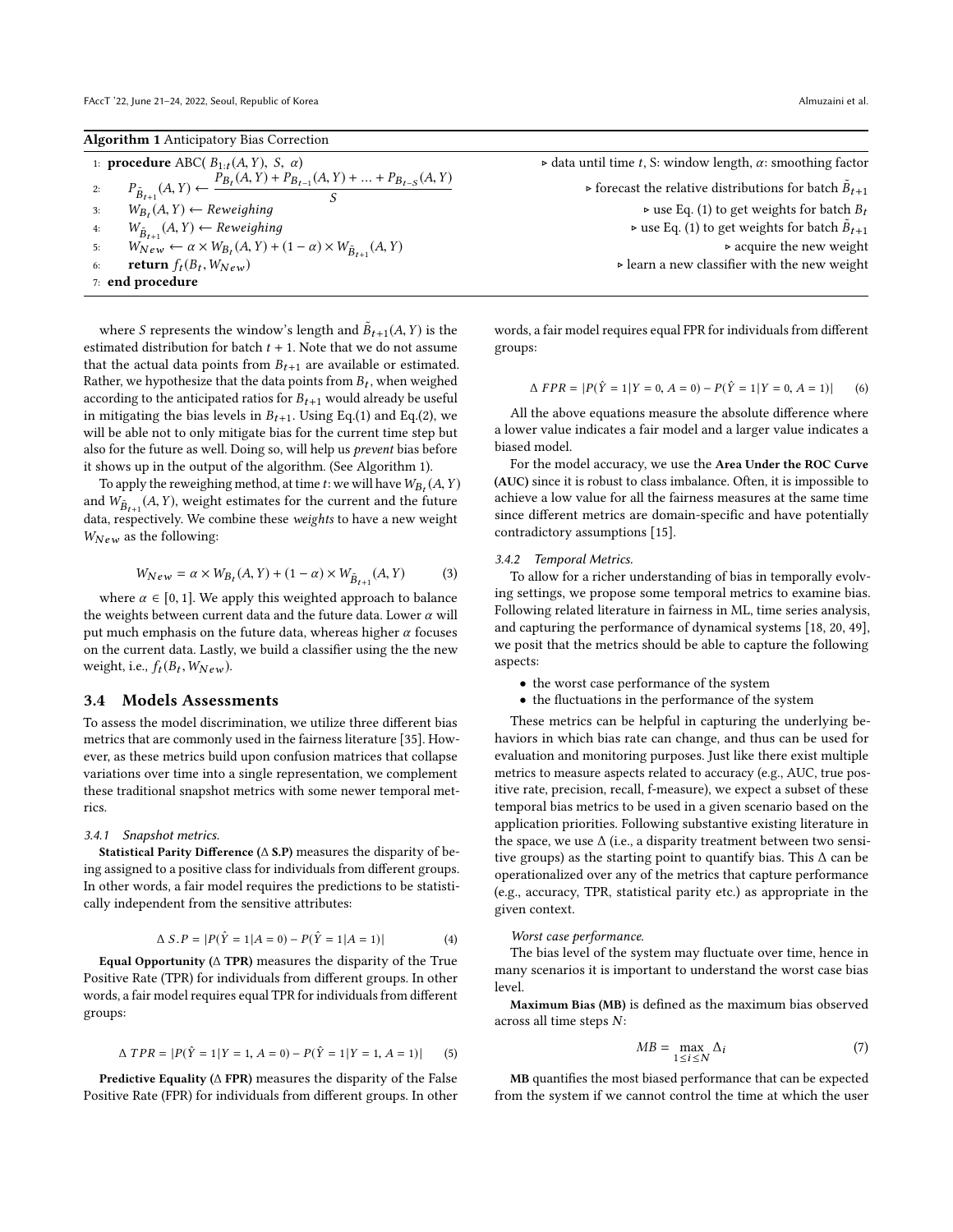ABCinML: Anticipatory Bias Correction in Machine Learning Applications FACCT '22, June 21-24, 2022, Seoul, Republic of Korea

will interact with the system. A stable and a fair model is expected to have a low MB.

#### Fluctuation in performance.

An ideal ML system will have low bias and that level of bias will not change dramatically over time. Dramatic changes over time will yield very different performances to different users who may happen to use the system on neighboring time points.

Temporal Stability (TS) is defined as the average absolute deviation of consecutive bias windows:

$$
TS = \frac{1}{N} \sum_{i=2}^{N} |\Delta_i - \Delta_{i-1}|
$$
 (8)  
Since we are using a dynamic learning approach, consecutive

time steps are expected to have yield similar performance. Therefore, we propose a metric the examine the adjacent/local fluctuation with respect to the previous time steps. If the model were to be stable and fair, we expect a lower estimate.

Maximum Bias Difference (MBD) is defined as the maximum bias difference between consecutive bias windows:

$$
MBD = \max_{2 \le i \le N} |\Delta_i - \Delta_{i-1}| \tag{9}
$$

This metric is examining the *sudden change* that might happen in the bias rate during modeling. A larger sudden change may suggest a phase transition or mishap that needs to be looked into. A stable fair model will persistently generate a lower change over consecutive time windows and hence will have a lower MBD.

#### Table 1: Datasets overview

| <b>Dataset</b> | Period    | <b>No. Samples</b> | Sensitive     | <b>Target</b> |
|----------------|-----------|--------------------|---------------|---------------|
| Funding        | 2005-2013 | 612,262            | Poverty-Level | Funded?       |
| Toxicity       | 2015-2017 | 60.287             | Gender        | Toxic?        |
| Adult          | 2014-2018 | 636,625            | Race          | $>=50K?$      |

# 4 EXPERIMENTS

Our approach is applicable to datasets that have a temporal dimension in order to test the temporal shift and generalization problems. Unfortunately, most of the current fairness benchmarking datasets do not have the temporal aspect, i.e., the data does not come with explicit timestamp. However, there are three temporal datasets that have been used recently for fairness applications and we focus on these for this work.

# 4.1 Datasets

We validate our approach with the following datasets that have a temporal dimension.

 $\hat{\mathbf{F}}$ unding is a dataset provided by DonorsChoose $^3$  $^3$ , an organization that facilitates educational projects funding posted by teachers in the United States and encourages local community members to support teachers' projects by donation. The 2014 Data Mining and Knowledge Discovery competition (KDD) publicly released the dataset to encourage ML practitioners to build a predictive model to

find which projects are more likely to be funded in the future based on information/attributes related to the projects, schools, teachers and funding [\[1,](#page-7-7) [33\]](#page-8-33). To address the fairness aspect, we utilize the "poverty-level" feature as a sensitive attribute in order to see if there is any discrimination with respect to the wealth level of the school district. We use data records from 2005-2013 and employ monthly temporal modeling. We utilize a window of 3 for forecasting (e.g., using the first three months to forecast some knowledge about the  $4<sup>th</sup>$  month).

Civil Comments Toxicity<sup>[4](#page-4-1)</sup> is a corpus of comments collected for 2 years (2015-2017) in order to address bias in the toxicity classification applications. The dataset has been used to address the spurious correlations between the sensitive attribute and the probability of toxicity. The prediction task is to predict if a comment is toxic or not. To measure the fairness aspect, the task is to measure bias in comments in which an identity or an ethnicity has been mentioned. In this task, we focus on the gender bias [\[2,](#page-7-5) [9\]](#page-8-34). We experiment with a monthly temporal modeling in which a window of 5 has been used.

Adult is an extension of the popular 1994 adult dataset that have been widely used in the ML-fairness literature [\[32\]](#page-8-35). We used a newly released version in which the dataset is collected between 2014-2018 and span across US states [\[14\]](#page-8-36). The prediction model is to classify whether a person's income will be more than 50K based on the demographic attributes [\[41\]](#page-8-37). We only utilize a subset of the dataset from the state of California and we focus on the racial bias (i.e., "white" v.s. "black"). For this dataset, we apply a yearly temporal modeling since the monthly measurement is not available. Because of the small time-range, we use a window of 2 for forecasting.

The datasets' information is summarized in Table 1.

# 5 RESULTS AND DISCUSSION

Since, in this experiment we are utilizing dynamic learning as apposed to the traditional static learning, we use a re-training approach. Having large data size might allow the model to learn features adequately by being exposed to a variety of data points. Therefore, we train on the current batch and we test on the next. We employ a growing window approach for the training dataset to maximize the learning opportunities for the model.

To evaluate the model, we restrict the learning hypothesis domain to be a simple classifier, namely "Logistic Regression". For each dataset, we use feature representations suitable for each applications. Specifically, for the Funding dataset, we preprocess the data and apply feature engineering methodology to keep only useful features as suggested by [\[46\]](#page-8-38) yielding 113 features. In the case of the Toxicity dataset, we use a pre-trained word embedding (i.e., Word2vec-100d) to represent linguistic features [\[37\]](#page-8-39). Lastly, we use all the 12 features provided by the authors for the Adult dataset [\[14\]](#page-8-36).

# 5.1 Temporal Variation

To examine the temporal dynamics for both the accuracy and bias, we plot the performance of the abovementioned approaches over time for all datasets. Figure 1 shows the baselines' results along

<span id="page-4-0"></span><sup>3</sup><https://www.donorschoose.org/>

<span id="page-4-1"></span><sup>4</sup><https://www.kaggle.com/c/jigsaw-unintended-bias-in-toxicity-classification>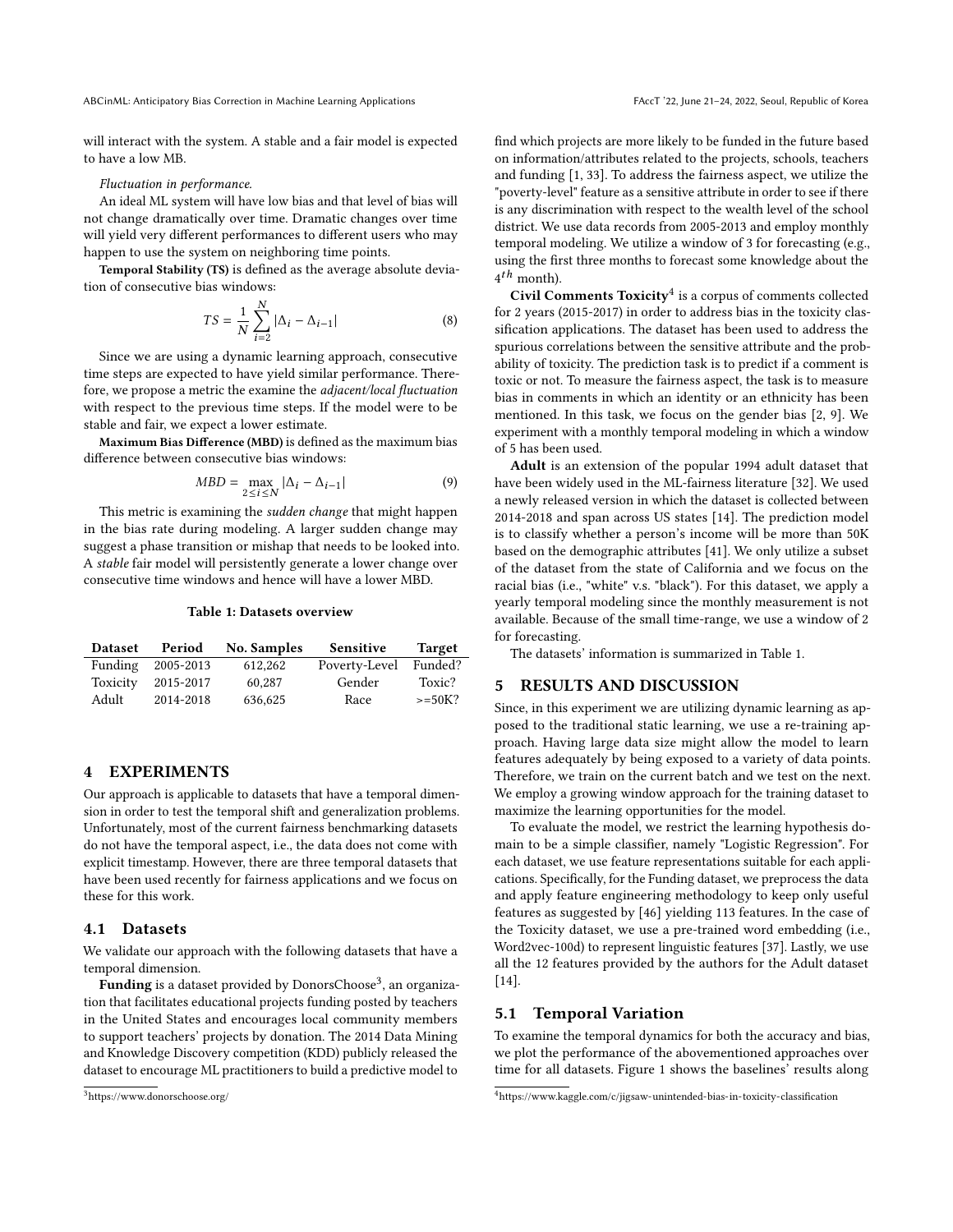FAccT '22, June 21–24, 2022, Seoul, Republic of Korea Almuzaini et al. Almuzaini et al. Almuzaini et al. Almuzaini et al.



Figure 1: Changes in accuracy (AUC) and fairness (∆ S.P) over time for the toxicity dataset

with our proposed method for accuracy (AUC) and the primary fairness metric considered  $(∆ S.P)$  in the Toxicity dataset. (Results for other datasets and using other fairness metrics are presented in the Supplementary Material). As can be seen, the accuracy of the model (AUC) changed noticeably over time. For baselines 0 (vanilla) and 1 (static), which are the most common approaches for ML implementations, the AUC varied between 0.79 and 0.72. A growing window and the dynamic learning approach (baseline 2) yielded a higher accuracy and that performance was virtually matched by the proposed approach. There is also noticeable fluctuation in bias levels for baseline 0 (range from 0.175 to 0.050). In effect, the results add empirical evidence to the literature demonstrating that: (a) bias is not a static entity and fluctuates frequently, and (b) vanilla and static learning (baselines 0,1) are not likely to generalize well for both accuracy and fairness [\[13,](#page-8-40) [14,](#page-8-36) [26,](#page-8-17) [27\]](#page-8-41).

Further, we notice that baseline 2 performs better (i.e., provides lower bias levels and higher accuracy levels) than baselines 0 and 1. The proposed approach yields lower bias level compared to baseline 2 while maintaining accuracy at levels comparable to baseline 2.

### 5.2 Impact of Future Estimation

A key question in this work is to study the impact of future estimation on the accuracy and fairness levels of the algorithms. For ease of interpretation and comparison with existing work, we first quantify fairness based on popular (snapshot) metrics and then discuss the impact on proposed temporal metrics in the next subsection.

Table 2 and Figure 2 show the results of the three baselines and the proposed approach. (Note that the  $\alpha$  for the proposed approach is chosen for its best performance on the ∆ S.P). As can be seen, the baselines 0 and 1 struggle to mitigate bias on average. Baseline 2 is helpful in decreasing the bias discrimination across all the considered metrics with a noticeable reduction. The proposed approach yields the lowest value of bias with regard to ∆ S.P across all datasets (Fig. 2 - left plots). Conceptually, this can be interpreted as importance weighing approach trying to mimic the sampling procedures by having equal representations of different groups with regard to the class labels. Additionally, the proposed approach

has successfully reduced the bias across all measurement in the Funding dataset (Fig. [2](#page-6-0) (a)) and for two out of the three metrics in the other datasets. As suggested by prior literature, different bias metrics may not always be reduced in the same settings.

We report the impact of  $\alpha$  (i.e., relative importance given to current data or the future estimation (Eq. 3)) in Table 3. The value of  $\alpha$  ranged from 0 to 1 in which lower value means that the model is more focused on mitigating the bias using the future estimates, whereas a higher value is the opposite. Traditional systems engineering approaches such as Kalman Filtering suggest that different applications and contexts would require different level of importance to be given to the learned parameters from past or current data and the estimates of future data [\[45\]](#page-8-42). Here we also found different applications have different behaviors. In case of the Funding and Adult datasets, the models perform better when focusing more heavily on the current data with slight reliance on the future estimates ( $\alpha$ =0.9). In contrast, in applications that are more prone to distribution shift, such as Toxicity Classification, the model performs better when giving more importance to future estimates  $(\alpha=0.0)$  [\[2\]](#page-7-5).

## 5.3 Temporal Metrics Evaluation

To evaluate our approach with respect to the proposed temporal metrics, we used only two datasets (Funding and Civil Comments Toxicity) since they have a longer temporal window. (The Adult dataset has only 5 time windows at yearly resolution). Results are provided in Table 4 (lower scores are better for each metric; they indicate more fairness and/or more stability). The proposed approach yields a better worst case (lower MB) performance compared to the other baselines in both datasets. Additionally, the proposed approach has lower fluctuation measures with the Toxicity dataset (i.e., lower TS and MBD) but not with the Funding dataset in which the first baseline is performing slightly better (i.e., lower MBD). In all, the proposed approach yields the best performance in 5 of the 6 scenarios (dataset + metric) considered.

As previously discussed in Section 5.2, in this work the parameters were chosen to reduce ∆ S.P, which provides a reasonable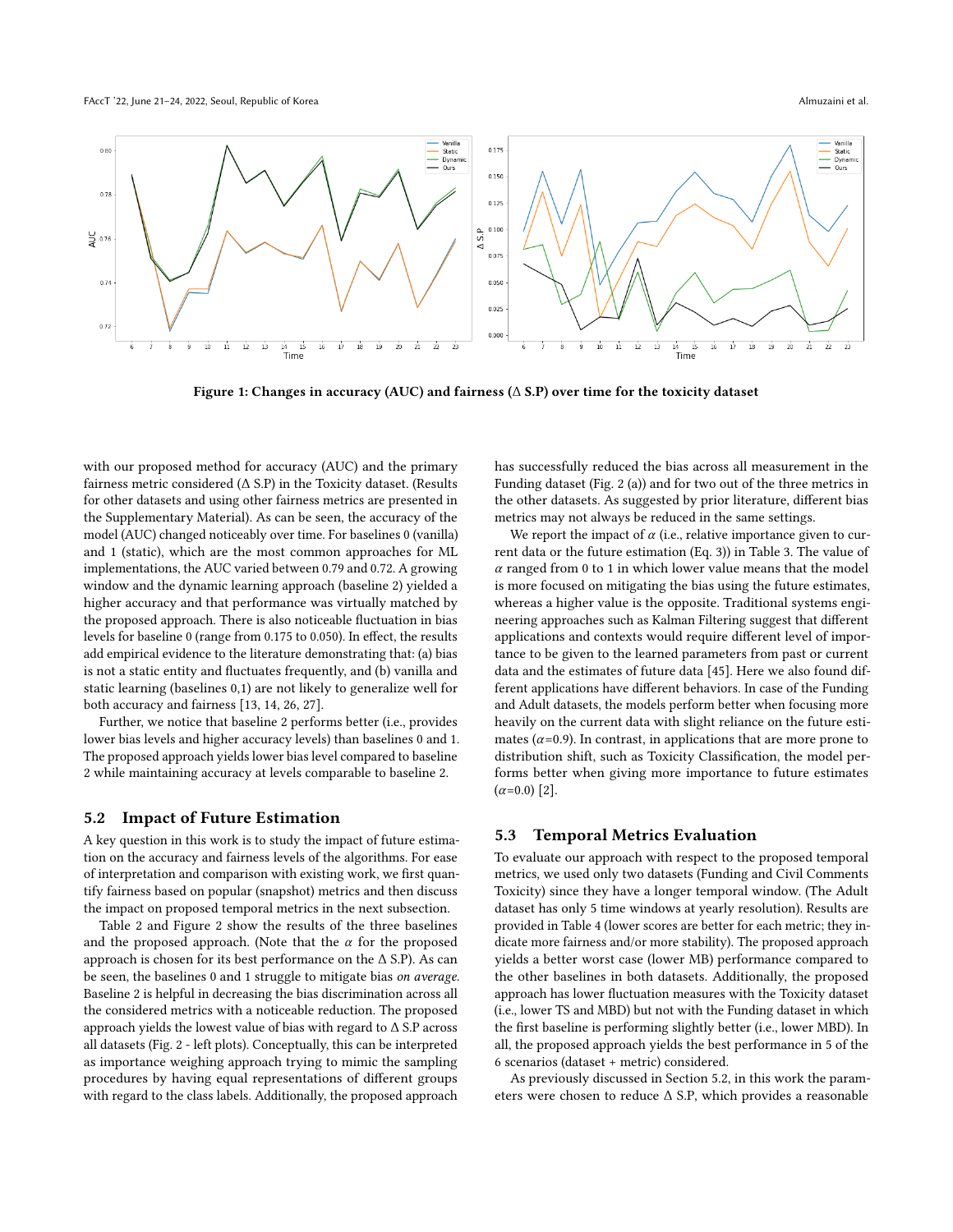Table 2: Results for performance of different baselines and the proposed approach in different applications. Results reported for accuracy (AUC) and popular 'snapshot' fairness metrics.

|                | <b>Funding</b> |       |                                           |       | Toxicity |       |                                                                                                                                                                                                                                     |       | Adult |       |       |       |
|----------------|----------------|-------|-------------------------------------------|-------|----------|-------|-------------------------------------------------------------------------------------------------------------------------------------------------------------------------------------------------------------------------------------|-------|-------|-------|-------|-------|
|                | AUC 1          |       | $\Delta$ S.P $\perp$ $\Delta$ TPR $\perp$ |       |          |       | $\Delta$ FPR $\downarrow$ $\vert$ AUC $\uparrow$ $\Delta$ S.P $\downarrow$ $\Delta$ TPR $\downarrow$ $\Delta$ FPR $\downarrow$ $\vert$ AUC $\uparrow$ $\Delta$ S.P $\downarrow$ $\Delta$ TPR $\downarrow$ $\Delta$ FPR $\downarrow$ |       |       |       |       |       |
| Vanilla        | 0.651          | 0.309 | 0.318                                     | 0.248 | 0.749    | 0.121 | 0.102                                                                                                                                                                                                                               | 0.115 | 0.824 | 0.107 | 0.095 | 0.038 |
| <b>Static</b>  | 0.655          | 0.153 | 0.152                                     | 0.108 | 0.749    | 0.096 | 0.071                                                                                                                                                                                                                               | 0.090 | 0.818 | 0.079 | 0.082 | 0.008 |
| <b>Dynamic</b> | 0.716          | 0.071 | 0.076                                     | 0.052 | 0.776    | 0.043 | 0.044                                                                                                                                                                                                                               | 0.038 | 0.822 | 0.074 | 0.076 | 0.006 |
| Ours           | 0.714          | 0.064 | 0.071                                     | 0.049 | 0.775    | 0.027 | 0.054                                                                                                                                                                                                                               | 0.024 | 0.826 | 0.058 | 0.060 | 0.024 |

<span id="page-6-0"></span>

Figure 2: Results of experimental evaluation for different datasets. Y-axis shows accuracy (AUC) and the X-axis shows a bias metric. Average scores for different approaches are shown as points with with standard deviation shown as a bar. Best models are those that lie in the top left portion of the figure.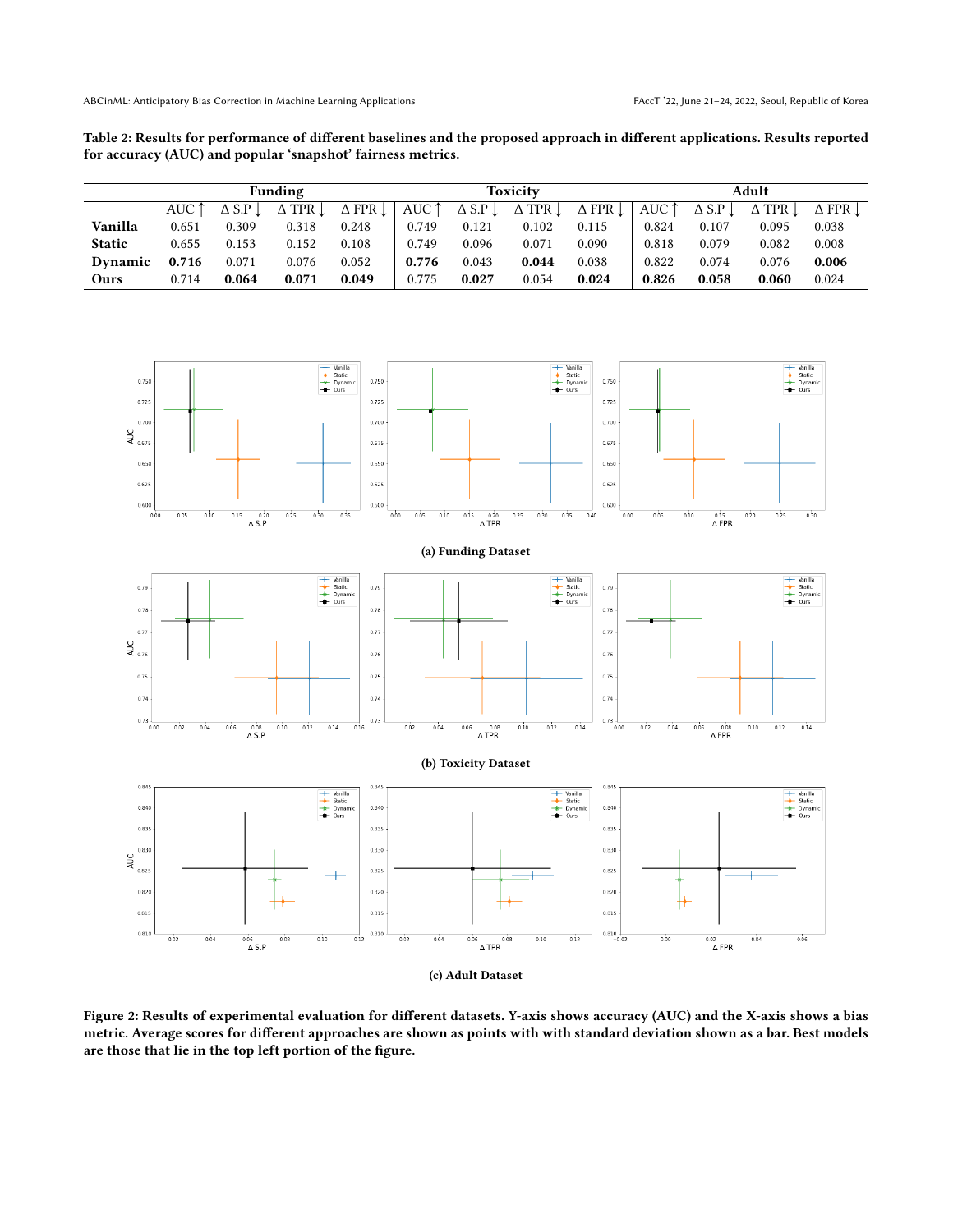Table 3: Results for different values of  $\alpha$  and its effects on our approach. Lower value of  $\alpha$  focuses on future, whereas higher value focuses on the current.

| Funding |                |                           |                                      |                           | <b>Toxicity</b> |                           |                           |                           | Adult          |                  |                           |                           |
|---------|----------------|---------------------------|--------------------------------------|---------------------------|-----------------|---------------------------|---------------------------|---------------------------|----------------|------------------|---------------------------|---------------------------|
|         | AUC $\uparrow$ | $\Delta$ S.P $\downarrow$ | $\overline{\Delta}$ TPR $\downarrow$ | $\Delta$ FPR $\downarrow$ | AUC $\uparrow$  | $\Delta$ S.P $\downarrow$ | $\Delta$ TPR $\downarrow$ | $\Delta$ FPR $\downarrow$ | AUC $\uparrow$ | $\triangle$ S.P. | $\Delta$ TPR $\downarrow$ | $\Delta$ FPR $\downarrow$ |
| 0.0     | 0.713          | 0.107                     | 0.115                                | 0.084                     | 0.775           | 0.027                     | 0.054                     | 0.024                     | 0.820          | 0.088            | 0.088                     | 0.012                     |
| 0.1     | 0.714          | 0.101                     | 0.108                                | 0.077                     | 0.775           | 0.028                     | 0.051                     | 0.025                     | 0.823          | 0.094            | 0.095                     | 0.018                     |
| 0.2     | 0.713          | 0.095                     | 0.104                                | 0.074                     | 0.775           | 0.030                     | 0.048                     | 0.027                     | 0.820          | 0.087            | 0.083                     | 0.013                     |
| 0.3     | 0.714          | 0.088                     | 0.097                                | 0.069                     | 0.775           | 0.031                     | 0.045                     | 0.028                     | 0.817          | 0.078            | 0.080                     | 0.008                     |
| 0.4     | 0.714          | 0.083                     | 0.092                                | 0.063                     | 0.775           | 0.032                     | 0.044                     | 0.030                     | 0.822          | 0.089            | 0.090                     | 0.013                     |
| 0.5     | 0.715          | 0.079                     | 0.088                                | 0.063                     | 0.776           | 0.034                     | 0.041                     | 0.032                     | 0.821          | 0.093            | 0.0901                    | 0.023                     |
| 0.6     | 0.714          | 0.076                     | 0.084                                | 0.059                     | 0.776           | 0.036                     | 0.042                     | 0.032                     | 0.825          | 0.101            | 0.098                     | 0.026                     |
| 0.7     | 0.714          | 0.072                     | 0.081                                | 0.056                     | 0.776           | 0.037                     | 0.042                     | 0.034                     | 0.822          | 0.073            | 0.071                     | 0.008                     |
| 0.8     | 0.714          | 0.067                     | 0.074                                | 0.054                     | 0.776           | 0.039                     | 0.040                     | 0.035                     | 0.822          | 0.092            | 0.092                     | 0.015                     |
| 0.9     | 0.714          | 0.064                     | 0.071                                | 0.049                     | 0.776           | 0.042                     | 0.042                     | 0.037                     | 0.825          | 0.058            | 0.059                     | 0.023                     |
| 1.0     | 0.716          | 0.071                     | 0.076                                | 0.052                     | 0.776           | 0.043                     | 0.044                     | 0.038                     | 0.823          | 0.074            | 0.076                     | 0.006                     |

performance in terms of multiple traditional fairness metrics as well as the temporal fairness metrics.

Table 4: Results of proposed temporal fairness metrics experimented with two datasets.

|                                  |       | Funding |                                                                                                   | <b>Toxicity</b> |       |       |  |
|----------------------------------|-------|---------|---------------------------------------------------------------------------------------------------|-----------------|-------|-------|--|
|                                  |       |         | $MB \downarrow$ TS $\downarrow$ MBD $\downarrow$ MB $\downarrow$ TS $\downarrow$ MBD $\downarrow$ |                 |       |       |  |
| Vanilla                          |       |         | $0.430$ $0.036$ $0.148$ 0.179 0.035 0.109                                                         |                 |       |       |  |
| <b>Static</b>                    |       |         | $0.261$ $0.034$ $0.158$ $0.155$ $0.037$ $0.107$                                                   |                 |       |       |  |
| <b>Dynamic</b> 0.349 0.039 0.218 |       |         |                                                                                                   | 0.088           | 0.030 | 0.074 |  |
| Ours                             | 0.180 |         | $0.029$ $0.164$                                                                                   | 0.072 0.018     |       | 0.063 |  |

## 6 CONCLUSION AND FUTURE WORK

In this paper, we examine the applicability of using an early prevention approach to mitigate bias in advance by experimenting with three different real-world ML applications. We compare our approach to the traditional models that have been widely used in the fairness literature and evaluate the advantages of the anticipatory correction approach. Additionally, we also propose newer fairness metrics that would be suitable when dealing with temporally evolving settings.

Although we have a used a simple model for future estimation, we are able to see the effect of this approach on bias reduction. The proposed approach yielded best results in terms of most (though not all) metrics across different real world datasets. This trend was consistent across traditional as well as proposed temporal fairness metrics. Some degree of variation in results is consistent with past research suggesting the difficulty in reducing different bias metrics simultaneously. A possible approach suggested in the literature is to identify a primary metric for making prioritization depending on the context [\[33,](#page-8-33) [35\]](#page-8-12).

The work described has some limitations. It focuses on a single pre-processing based bias reduction approach and works with a single machine learning approach over three datasets. Yet, by utilizing dynamic learning there are multiple sources of bias that could be involved in the ML pipelines such as uncontrolled data points

quality in each time step as well as the model itself. Additionally, since we are learning in a sequential fashion, the distribution of the protected and unprotected group can switch (i.e., what was considered a majority in the past batches might become a minority in the future batch [\[19\]](#page-8-43)) but we mitigate this issue by applying a re-training model.

Our future work will focus on investigating the nuances that could lead to this variation in model training by understanding the dynamics for such applications. Besides that, we will utilize a more robust anticipation model and a range of the fairness mitigation methods to understand their applicability in anticipatory bias correction. Our approach is one of the earliest attempts in anticipatory bias prevention and we hope that it will encourage the research community to undertake more sophisticated efforts in this direction.

## ACKNOWLEDGMENTS

This material is in part based upon work supported by the National Science Foundation under Grant SES-1915790.

# REFERENCES

- <span id="page-7-7"></span>[1] [n. d.]. KDD Cup 2014 - Predicting Excitement at DonorsChoose.org. [https://www.](https://www.kaggle.com/c/kdd-cup-2014-predicting-excitement-at-donors-choose) [kaggle.com/c/kdd-cup-2014-predicting-excitement-at-donors-choose.](https://www.kaggle.com/c/kdd-cup-2014-predicting-excitement-at-donors-choose) Accessed: 2021-07-1.
- <span id="page-7-5"></span>[2] Robert Adragna, Elliot Creager, David Madras, and Richard Zemel. 2020. Fairness and robustness in invariant learning: A case study in toxicity classification. arXiv preprint arXiv:2011.06485 (2020).
- <span id="page-7-3"></span>[3] Muhammad Aurangzeb Ahmad, Arpit Patel, Carly Eckert, Vikas Kumar, and Ankur Teredesai. 2020. Fairness in machine learning for healthcare. In Proceedings of the 26th ACM SIGKDD International Conference on Knowledge Discovery & Data Mining. 3529–3530.
- <span id="page-7-2"></span>[4] Jamal Alasadi, Ahmed Al Hilli, and Vivek K Singh. 2019. Toward fairness in face matching algorithms. In Proceedings of the 1st International Workshop on Fairness, Accountability, and Transparency in MultiMedia. 19–25.
- <span id="page-7-1"></span>Abdulaziz A Almuzaini and Vivek K Singh. 2020. Balancing Fairness and Accuracy in Sentiment Detection using Multiple Black Box Models. In Proceedings of the 2nd International Workshop on Fairness, Accountability, Transparency and Ethics in Multimedia. 13–19.
- <span id="page-7-0"></span>[6] Julia Angwin, Jeff Larson, Surya Mattu, and Lauren Kirchner. 2016. Machine bias. ProPublica, May 23, 2016 (2016), 139–159.
- <span id="page-7-6"></span>Yahav Bechavod and Katrina Ligett. 2017. Penalizing unfairness in binary classification. arXiv preprint arXiv:1707.00044 (2017).
- <span id="page-7-4"></span>[8] Richard Berk, Hoda Heidari, Shahin Jabbari, Michael Kearns, and Aaron Roth. 2021. Fairness in criminal justice risk assessments: The state of the art. Sociological